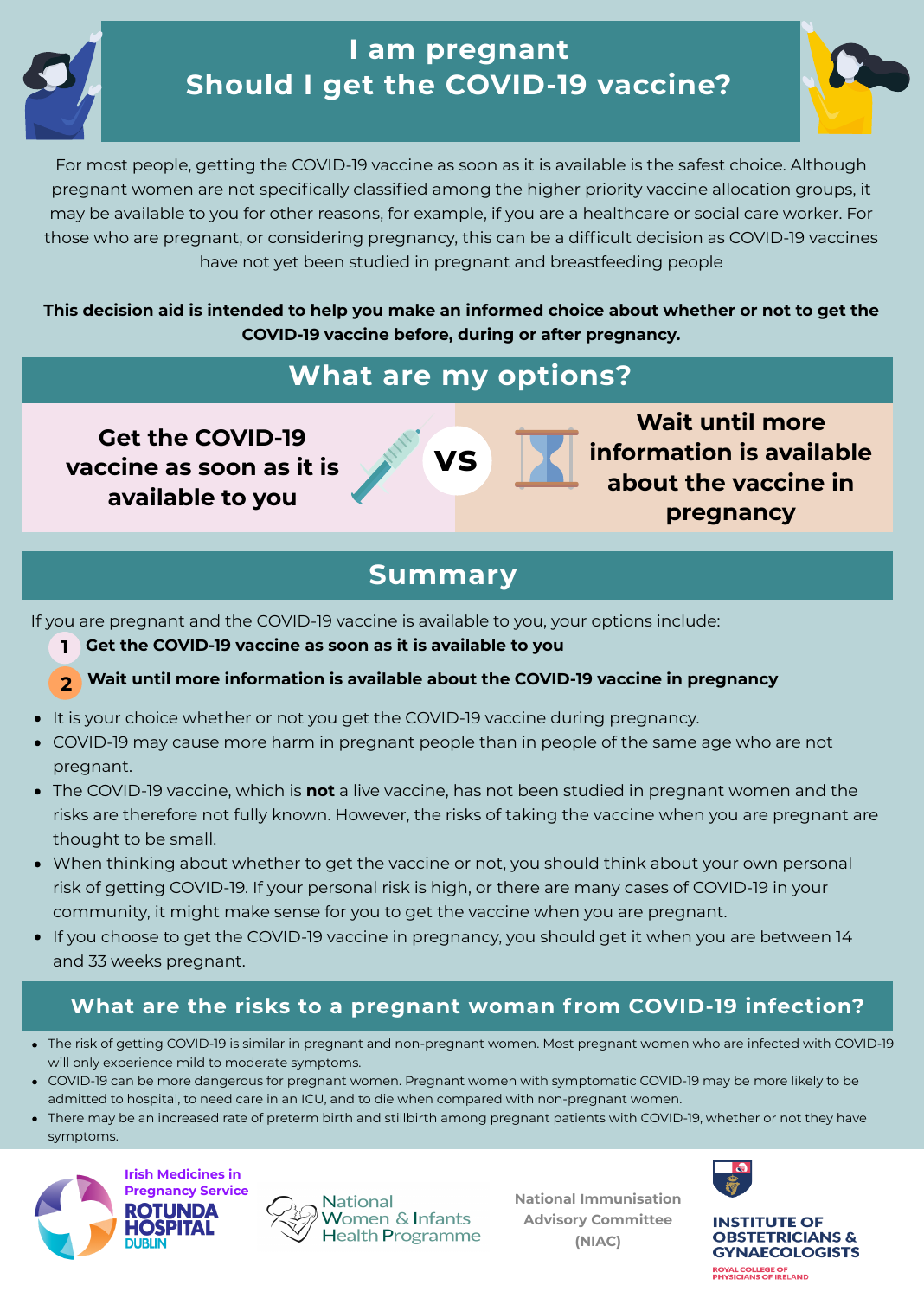

# **I am pregnant Should I get the COVID-19 vaccine?**

**About this option:** This option includes getting the vaccine as soon as it is available to you and in line with the national immunisation guidelines for Ireland. This option could be considered by pregnant women who have a high personal risk of COVID-19.

#### **What are the positives of this option?**

#### **1. Getting the vaccine will reduce your risk of getting infected with COVID-19**. This may:

- Reduce your risk of getting severely unwell from COVID-19.
- Reduce your risk of pregnancy complications, such as preterm birth.  $\bullet$
- Reduce the risk of you transmitting COVID-19 to others around you, like your family or work colleagues.  $\bullet$
- **2. Other non-live vaccines are routinely recommended in pregnancy with good information on safety**
- Many vaccines are given in pregnancy, e.g. flu and pertussis (whooping cough) vaccines. These vaccines cannot cause infection in  $\bullet$ you or your unborn infant and do not contain ingredients which are known to be harmful.
- The COVID-19 vaccine has been tested in over 20,000 people and no serious side effects related to the vaccine have been reported  $\bullet$ to date. A small number of people had allergic reactions.
- Available data from studies in animals do not indicate harmful effects or any safety concerns from the COVID-19 vaccine in



pregnancy.

### **What are the negatives of this option?**

### **1. COVID-19 vaccines have not been studied in pregnant and breastfeeding people**

- We do not know for sure if there are negative impacts of giving the vaccine in pregnancy.  $\bullet$
- However available information is reassuring and there are no current safety concerns about the use of the vaccine in pregnancy.  $\bullet$
- **2. You may get some side-effects from getting the vaccine.**
- Common side effects are reported in more than 1 in 10 people and include fatigue, headache, sore arm, fever and muscle or joint  $\bullet$ pains. These are more common after the second dose and usually resolve within 2 days.

If you do get the COVID-19 vaccine and later discover you are pregnant there is no need to be overly concerned. Some women included in the initial vaccine trials became pregnant. None of the women who received the COVID-19 vaccine had a miscarriage.

### **Who should consider this option?**

If you do receive the COVID-19 vaccine when pregnant, please inform your maternity unit so it can be recorded in your **maternity record.**

You should consider your own personal risk. If you are at higher risk of getting COVID-19 or you are at higher risk of becoming unwell from COVID-19, it might make sense to get the vaccine. For example, if:

- You have medical problems such as severe respiratory or lung conditions, diabetes, high blood pressure, heart disease, kidney disease or if you are on immunosuppressant therapy
- You are a health or social care worker  $\bullet$
- You have regular contact with people outside your house who don't wear masks  $\bullet$
- You are 35 years or older  $\bullet$
- You are overweight  $\bullet$
- You are a smoker  $\bullet$
- You are from a Black, Asian or other minority ethnic background or your community has a high rate of COVID-19
- You live in crowded housing or live in an area with a high rate of COVID-19 infection.

For pregnant women, the first dose should be at or after 14 weeks and the second dose ideally by 33 completed weeks. If you receive the first dose before becoming pregnant the second dose can be given after 14 weeks. If the second dose is not given by 33 completed weeks it should be delayed until after you have had your baby.





#### **Are there any precautions I should take if I choose this option?**

1 in 100 people who get the vaccine will get a high fever (over 38.8°C). A persistent high fever during the first trimester might increase the risk of fetal abnormalities or miscarriage. If you are pregnant, the first dose of the COVID-19 vaccine should be given at or after 14 weeks' gestation. The second dose should be completed by 33 weeks' gestation. If you get the vaccine and develop a fever, paracetamol can be used safely during pregnancy. If you cannot take paracetamol speak to your doctor or midwife about other options.



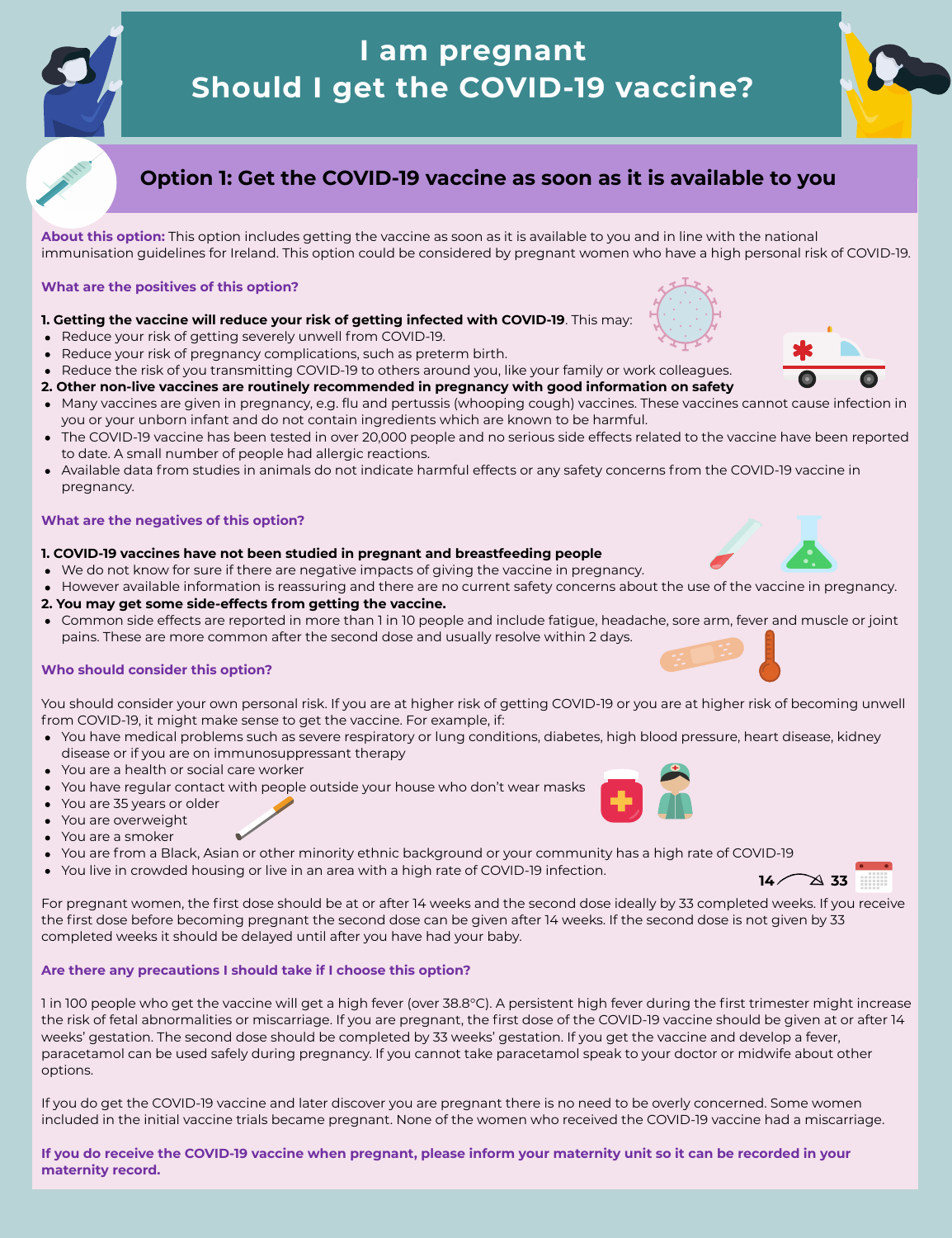## **Option 2: Wait until more information is available about the vaccines in pregnancy**

**About this option:** This option could be considered by pregnant women who have a low personal risk of COVID-19. This option includes not getting the vaccine for now and maintaining strict compliance with other measures to reduce the risk of COVID-19, such as maintaining a social distance, limiting your close contacts, wearing a mask and washing your hands.

### 1. Not getting the vaccine means you will not experience any side effects or other adverse effects from receiving the COVID-19 **vaccine**

### **What are the positives of this option:**

### **What are the negatives of this option:**

### **1. Not getting the vaccine means you will still be at risk of getting COVID-19.**

- COVID-19 is dangerous. It can be more dangerous for pregnant women.
- Pregnant people with symptomatic COVID-19 may be more likely to be admitted to hospital, to need care in an ICU, and to die when compared with non-pregnant women.
- symptoms.

There may be an increased rate of preterm birth and stillbirth among pregnant patients with COVID-19, whether or not they have







### **Who should consider this option?**

You should think about your own personal risk. It might make sense for you to wait for more information if:

- You are not at higher risk of getting COVID-19
- You think getting the vaccine will make you very nervous
- You are more worried about the unknown risks of the vaccine compared with the risks of getting COVID-19
- You have had a severe allergic reaction or anaphylaxis with injected medicines.

### **Are there any precautions I should take if I choose this option?**

You should only choose this option if:

- You can always wear a mask according to public health advice
- You and the people you live with can socially distance from others for your whole pregnancy
- You working from home is an option
- Your community does not have a high or increasing rate of COVID-19.